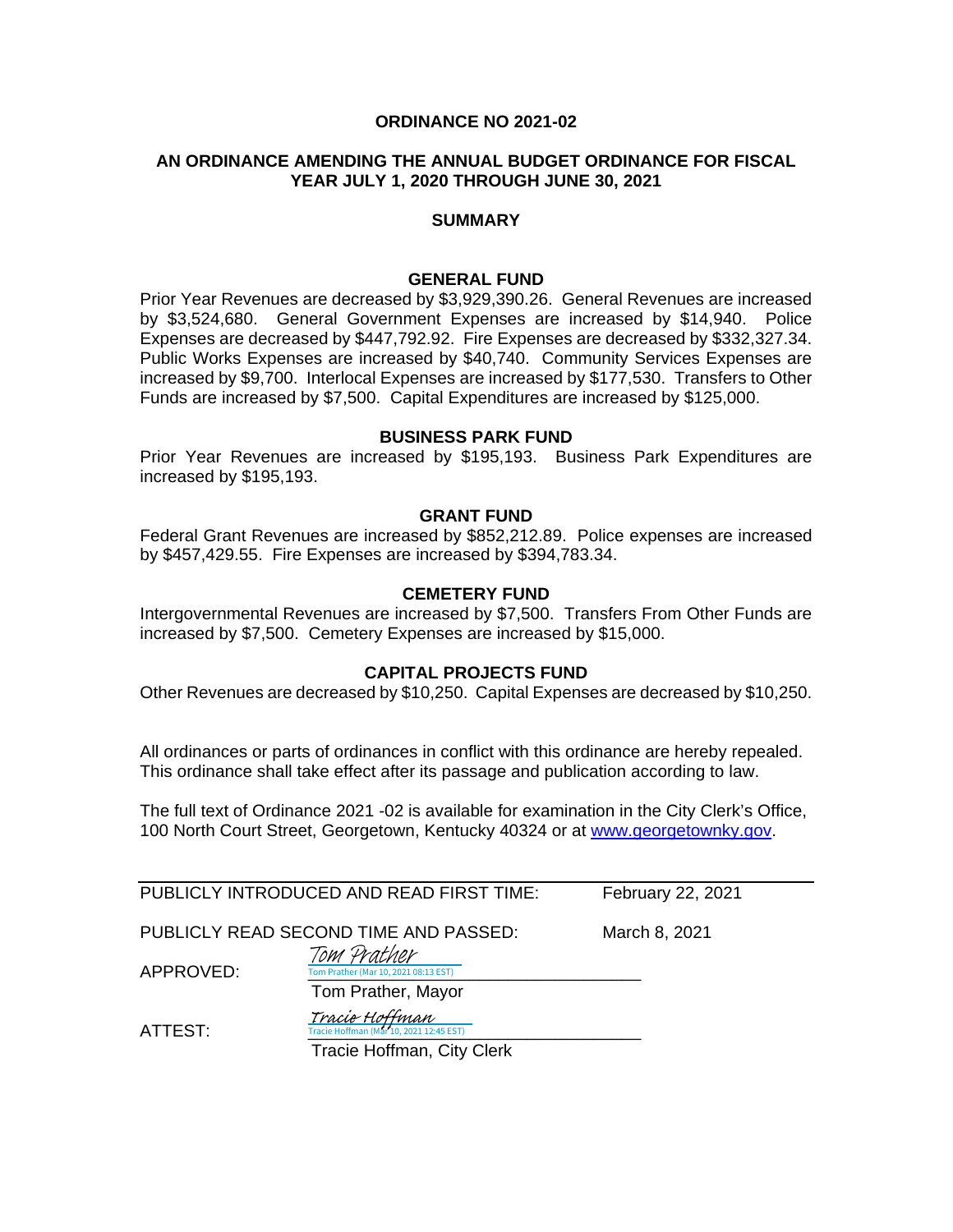I, Devon Golden, hereby certify I am an Attorney licensed to practice law in the Commonwealth of Kentucky. My office is located at 100 North Court Street, Georgetown, Kentucky 40324. I further certify the foregoing Summary of Ordinance 2021-02, of the City of Georgetown, Kentucky, was prepared in accordance with the requirements of KRS 83A.060(9), and is a true and accurate summary of the contents of said Ordinance.

[\\_\\_\\_\\_\\_\\_\\_\\_\\_\\_\\_\\_\\_\\_\\_\\_\\_\\_\\_\\_\\_\\_\\_\\_\\_\\_\\_\\_\\_\\_](https://adobefreeuserschannel.na1.documents.adobe.com/verifier?tx=CBJCHBCAABAAOjUsLnjHoeYMimhQN4YeZUE0xL20QeVY)

Devon Golden, City Attorney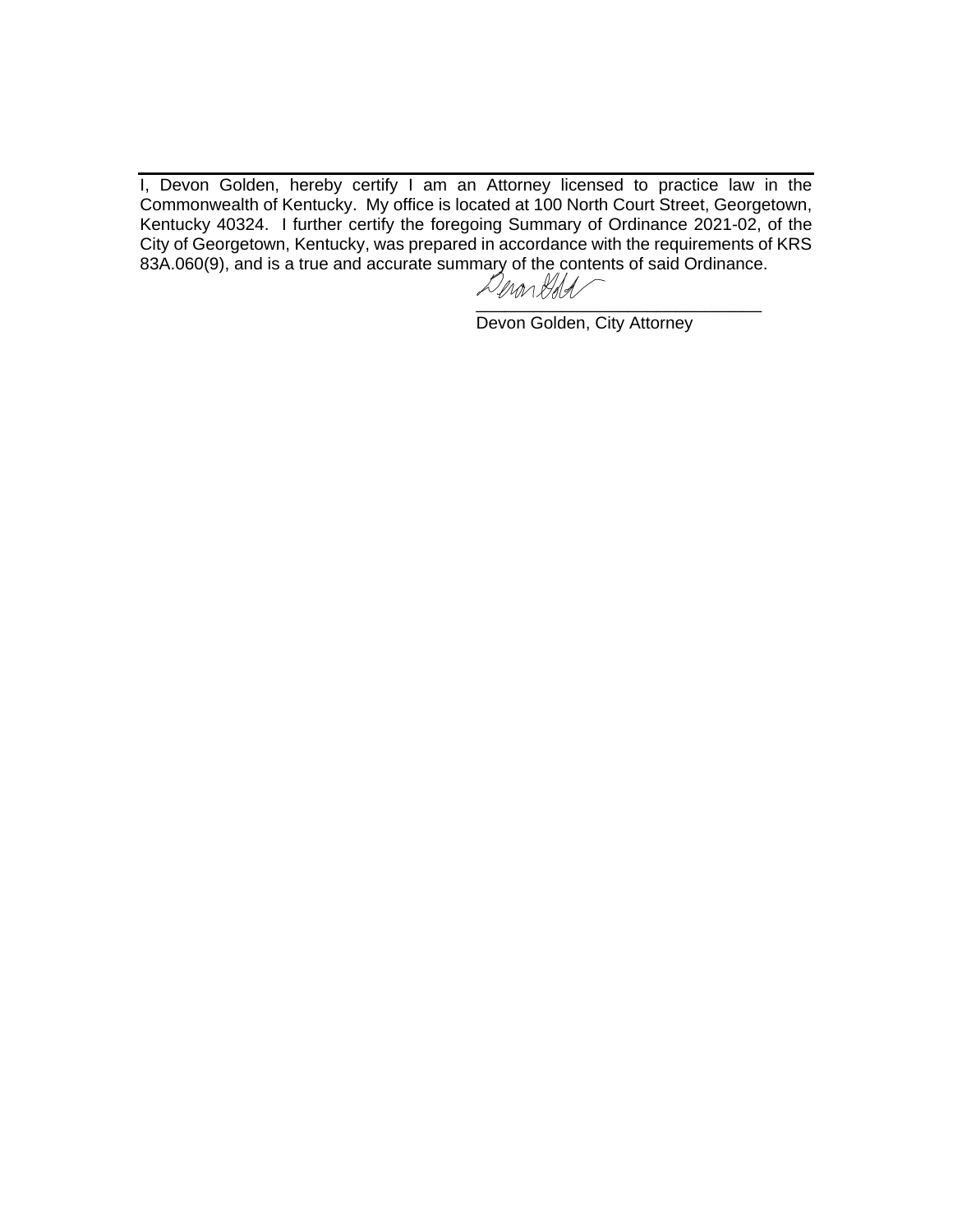## **ORDINANCE # 2021 -02**

# **AN ORDINANCE OF THE CITY OF GEORGETOWN, KENTUCKY, AMENDING THE ANNUAL BUDGET FOR THE FISCAL PERIOD JULY 1, 2020, THROUGH JUNE 30, 2021**

# **SPONSORS: COUNCIL MEMBERS DAVID LUSBY AND CONNIE TACKETT**

# **NOW THEREFORE, BE IT ORDAINED BY THE CITY OF GEORGETOWN, KENTUCKY, AS FOLLOWS:**

# **SECTION ONE**

The annual budget for the fiscal year beginning July 1, 2020 and ending June 30, 2021, adopted on June 22, 2020, by Ordinance 2020-11, and amended on September 28, 2020, by Ordinance 2020-16, is amended as set forth in Exhibit A attached hereto and incorporated herein by reference.

#### **SECTION TWO**

Except as provided in the Georgetown Purchasing Policy adopted in Municipal Order 11-028, the Mayor is hereby authorized to enter into any contracts or agreements necessary to fulfill the operation of City government within the allocations listed in this ordinance.

# **SECTION THREE**

If any section, subsection, sentence, clause, or phrase of this ordinance is for any reason held unconstitutional or otherwise invalid, such infirmities shall not affect the validity of the remaining portions of this ordinance.

#### **SECTION FOUR**

All ordinances or parts of ordinances in conflict with this ordinance are hereby repealed.

# **SECTION FIVE**

This ordinance shall take effect after its passage and publication according to law.

PUBLICLY INTRODUCED AND READ FIRST TIME: February 22, 2021

PUBLICLY READ SECOND TIME AND PASSED: March 8, 2021

CITY OF GEORGETOWN, KENTUCKY APPROVED:

Tom Prather (Mar 10, 2021 08:13 EST) Tom Prather

Tom Prather, Mayor

ATTEST:

Tracie Hoffman<br>Tracie Hoffman (Mar 10, 2021 12:45 EST)

Tracie Hoffman, City Clerk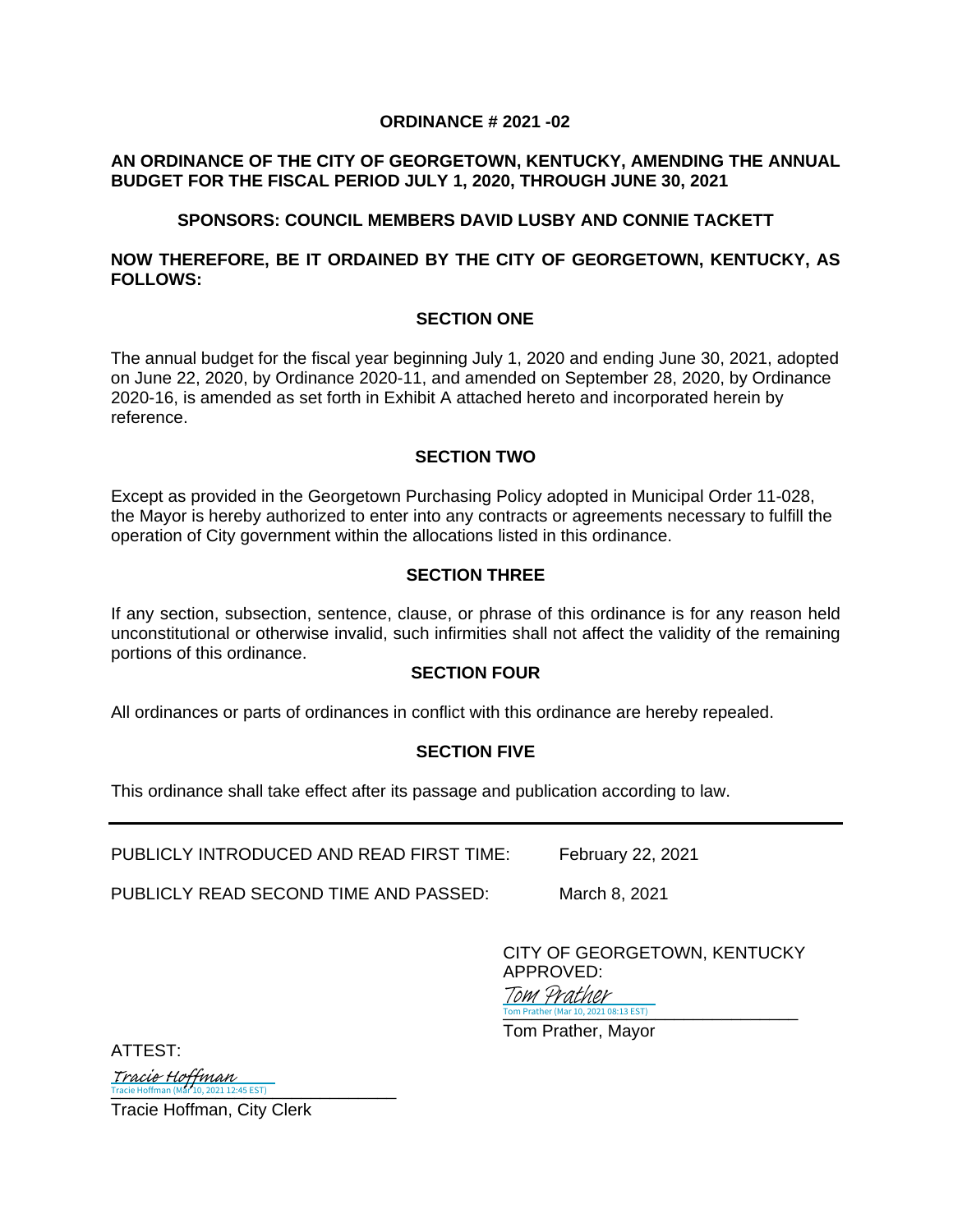#### **MEMORANDUM**

DATE: February 22, 2021 TO: Mayor Prather and City Council FR: Stacey Clark, Director of Finance RE: 2020-2021 Budget Amendment #2

Please review the attached summary that shows the beginning budget balance of each fund, the proposed changes and the ending budget balance of the fund. Please keep in mind that the "balances" shown are the balances for the 2020-2021 operating budget, not the total fund balance (reserves) for that fund. Revenues that are being increased are shown as positive numbers, while revenues that are being decreased are shown as negatives. Expenses that are increased are shown as negatives, while expenses that are decreased are shown as positives. I have broken down the various changes into items that have already been approved by Council through Municipal Order/Ordinance/Resolution or a prior year budget and new items requested.

Also included in this information will be the summary ordinance and budget ordinance, which includes the detailed Exhibit A showing strikethroughs on the current account budgets and bold/underline text for the new amounts as required by statue.

Previously approved transactions can be reviewed on the attached summary. Explanations for the newly requested budget changes are outlined below.

- 1. General Government Revenue When developing the FY2021 budget, there was great uncertainty about the impact the COVID-19 pandemic would have on the City's revenues. Revenue projections were decreased between 5-30% depending on the possible impact to that area of the economy. After six months of revenue data for FY2021, we have determined that our largest revenue categories (Payroll and Insurance Premium Taxes) have seen little to no impact from the pandemic. Revised projections for those revenue sources, as well as others, are included in this amendment. Additionally, the City received approximately \$3.2 million in CARES Act funding, \$842,576.26 of which will be incorporated into the FY2021 budget for first responder salaries and benefits. The remaining balance was exhausted by the same expenses from March-June 2020.
- 2. General Government Expenses The Fire Department has requested some operating line item increases, as well as two capital purchases for body armor and a new leased vehicle. Public Works has requested funds for an additional 600 tons of road salt to restock our salt barns after the recent winter weather.
- 3. Business Park Fund This budget is being adjusted for the purchase of additional land in the area of the LRBP and for some minor professional services expenses and sidewalk repairs. The purchase of the land will come from the previous donation from Toyota and the other expenses will be funded by prior year reserves from land sales and funds leftover from the expansion project.
- 4. Grant Fund The Grant Fund is being updated for the addition of two new grants CARES Act funding as mentioned above and a Bulletproof Vest Partnership Grant.
- 5. Cemetery Fund A request has been made to increase two operating expenses. First is equipment maintenance due to unanticipated equipment breakdowns. The second is professional services due to the fact that the hourly rate for temp help had to be increased to fill temp positions.
- 6. Capital Projects Fund This fund is being updated to reflect the deduct change order for the Walmart Right-In/Right-Out project and the refund to the parties that contributed funding to the project.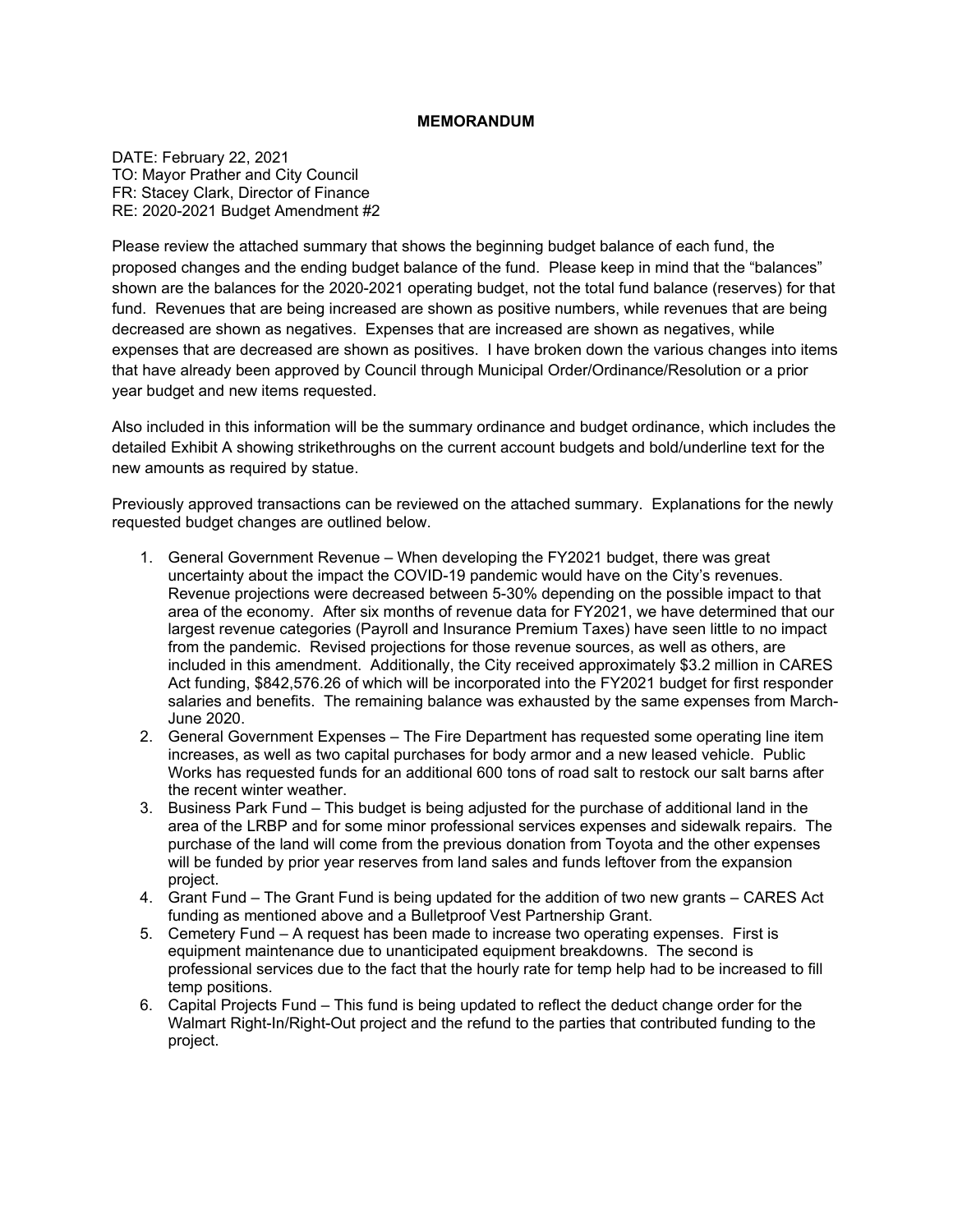# **2020-2021 Budget Amendment #2 Summary**

| <b>General Fund</b>                                                               |                |                            |
|-----------------------------------------------------------------------------------|----------------|----------------------------|
| Original Budget Balance (Prior Year Revenues Used)                                | (4,616,132.69) |                            |
| <b>Previously Approved Transactions</b>                                           |                |                            |
| Senior Citizens Budget Increase (MO 2020-53)                                      | (9,700.00)     |                            |
| Parks & Recreation Suffoletta Repair Funds Release (MO 2020-59)                   | (60, 500.00)   |                            |
| Purchase of Broadway Property (MO 2021-03)                                        | (125,000.00)   |                            |
| Fire Truck Repairs (MO 2021-05)                                                   | (25,606.00)    |                            |
| Frogtown Road Land Sale (Resolution 2021-01)                                      | 249,000.00     |                            |
| Professional Services - Realtor Fees (10-110-5230)                                | (14,940.00)    |                            |
| County Half of Sale Proceeds                                                      | (117,030.00)   |                            |
| <b>New Requests:</b>                                                              |                |                            |
| Revised Revenue Projections (See Attached)                                        | 3,275,680.00   |                            |
| Moving Police Salaries and Benefits to Grant Fund for CARES Act Funding           | 447,792.92     |                            |
| Moving Fire Salaries and Benefits to Grant Fund for CARES Act Funding             | 394,783.34     |                            |
| Fire - Operating Line Item Increases (Physicals, Cleaning, Uniform, Safety Equip) | (13,850.00)    |                            |
| Fire - Body Armor                                                                 | (20,000.00)    |                            |
| Fire - Lease New Vehicle for Assistant Chief of Prevention                        | (3,000.00)     |                            |
| Public Works - Expendable Supplies (Additional 600 tons salt)                     | (40,740.00)    |                            |
| <b>Transfer to Cemetery Fund</b>                                                  | (7,500.00)     |                            |
| General Fund Budget Surplus (Deficit) *Prior Year Revenues Used                   | (686, 742.43)  |                            |
| <b>Business Park Fund</b>                                                         |                |                            |
| <b>Original Budget Balance</b>                                                    | (262, 500.00)  |                            |
| <b>Previously Approved/Initiated Transactions:</b>                                |                |                            |
| Marshall Property Purchase (MO 2020-47)                                           | (180, 958.00)  |                            |
| <b>HDR Engineering Subdivision Plat</b>                                           | (8,000.00)     |                            |
| <b>Sidewalk Repairs</b>                                                           | (3, 185.00)    |                            |
| <b>Final Engineering Services HDR</b>                                             | (3,050.00)     |                            |
| Business Park Fund Budget Surplus (Deficit) *Prior Year Revenues Used             | (457, 693.00)  |                            |
| <b>Grant Fund</b>                                                                 |                |                            |
| Original Budget Balance                                                           |                | (29,261.67) DRMO Carryover |
| <b>Previously Approved Transactions:</b>                                          |                |                            |
| <b>CARES Act Funding</b>                                                          | 842,576.26     |                            |
| Moving Police & Fire Salary and Benefits to Grant Fund                            | (842, 576.26)  |                            |
| Bulletproof Vest Partnership Grant (Resolution 2020-26)                           | 9,636.63       |                            |
| Police - Technical Equipment                                                      | (9,636.63)     |                            |
| Grant Fund Budget Surplus (Deficit) *PY Revenues Used                             |                | (29,261.67) DRMO Carryover |
|                                                                                   |                |                            |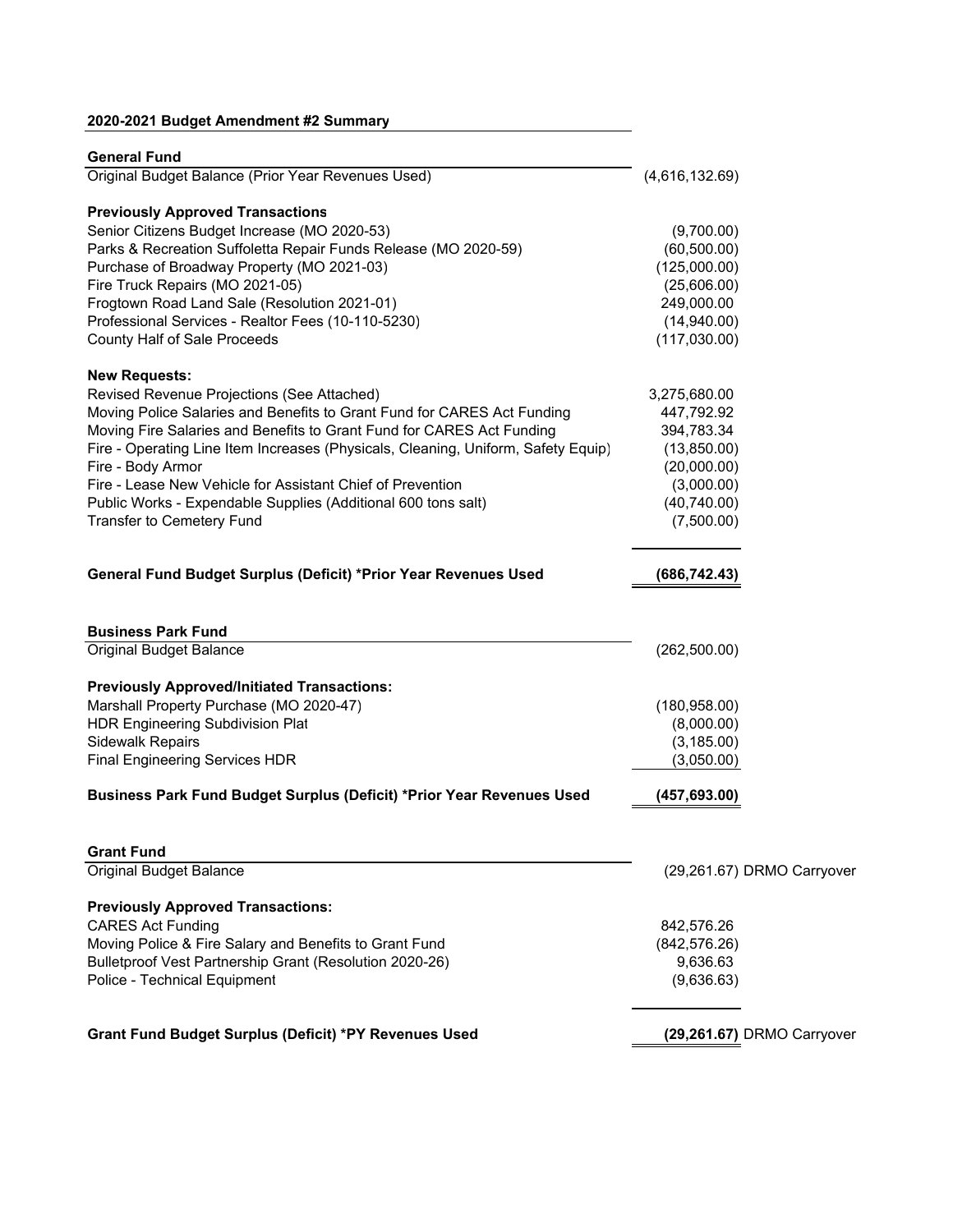| <b>Cemetery Fund</b>                                                               |                  |
|------------------------------------------------------------------------------------|------------------|
| Original Budget Balance (Prior Year Revenues Used)                                 |                  |
| <b>New Requests:</b>                                                               |                  |
| Maintenance: Equipment (Unexpected equipment breakdowns & repairs)                 | (5,000.00)       |
| Professional Services (Had to increasely hourly rate for temp help to get workers) | (10,000.00)      |
| Intergovt: County                                                                  | 7,500.00         |
| <b>Transfer from General Fund</b>                                                  | 7,500.00         |
| <b>Cemetery Fund Budget Surplus (Deficit)</b>                                      |                  |
| <b>Capital Projects Fund</b>                                                       |                  |
| Original Budget Balance (Prior Year Revenues Used)                                 | (1, 104, 258.48) |
| <b>Previously Approved Transactions:</b>                                           |                  |
| Walmart RIRO Change Order Deduct (MO 2020-48)                                      | 10,250.00        |
| Other Income                                                                       | (10,250.00)      |
| Capital Projects Fund Budget Surplus (Deficit) *Prior Year Revenues Used           | (1, 104, 258.48) |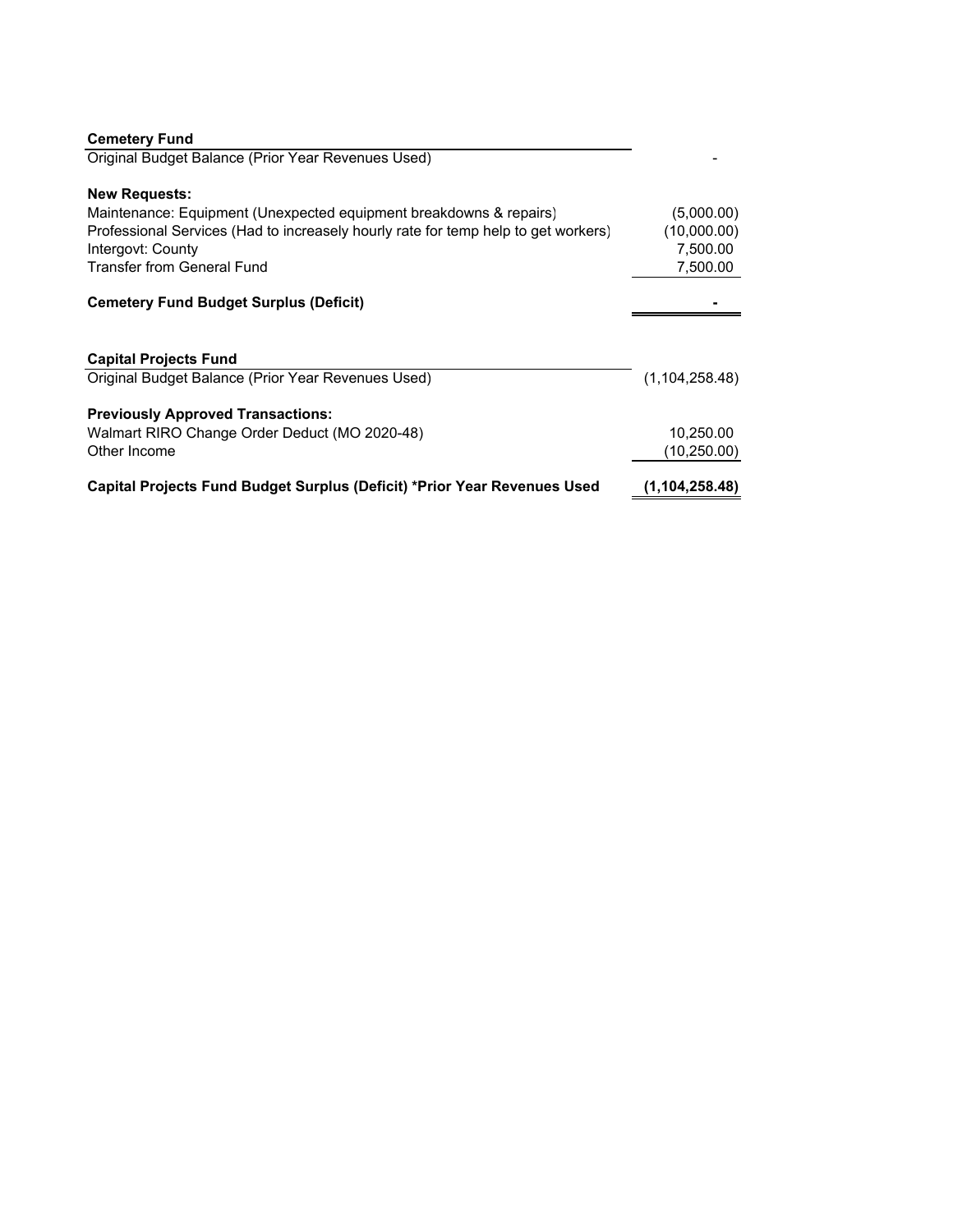| <b>Account</b>       | <b>Description</b>                                 | <b>Current Budget</b>                 |                          | Amendment #2       |                                 | <b>Amended Budget</b> |
|----------------------|----------------------------------------------------|---------------------------------------|--------------------------|--------------------|---------------------------------|-----------------------|
|                      | 10-000-4010 PROPERTY TAXES                         | \$4,757,500.00                        | \$                       | 267,500.00         | \$                              | 2,025,000.00          |
|                      | 10-000-4030 BANK DEPOSIT FRANCHISE                 | 90,000.00<br>\$                       | \$                       | 7,900.00           | \$                              | 97,900.00             |
|                      | 10-000-4110 ABC LICENSES                           | \$<br>40,000.00                       | \$                       | 15,960.00          | \$                              | 55,960.00             |
|                      | 10-000-4120 OLF: EMPLOYEE WITHHOLDING              | \$10,100,000.00                       |                          | \$2,400,000.00     | $\overline{\boldsymbol{s}}$     | 12,500,000.00         |
|                      | 10-000-4123 OLF: PENALTY/INT NP                    | 23,750.00<br>Ş.                       | \$                       | 2,575.00           | \$                              | 26,325.00             |
|                      | 10-000-4150 INSURANCE LICENSE FEES                 | $\frac{2,808,000.00}{2}$              | \$                       | 592,000.00         | \$                              | 3,400,000.00          |
|                      | 10-000-4210 FRANCHISE FEES: BG ENERGY              | 11,220.00<br>\$                       | $\overline{\mathcal{S}}$ | 3,000.00           | \$                              | 14,220.00             |
|                      | 10-000-4305 POLICE SERVICES                        | \$<br>95,000.00                       | \$                       | $(29,000.00)$ \$   |                                 | 66,000.00             |
|                      | 10-000-4425 CODE ENFORCEMENT FINES                 | $-2,500.00$<br>\$                     | \$                       | 35,000.00          | \$                              | 37,500.00             |
|                      | 10-000-4426 ABATEMENT REVENUE                      | $\frac{1}{35,000.00}$                 | \$                       | $(35,000.00)$ \$   |                                 |                       |
|                      | 10-000-4435 HB 413 COURT COSTS                     | 25,000.00<br>\$                       | \$                       | $(9,000.00)$ \$    |                                 | 16,000.00             |
|                      | 10-000-4660 INTERGOVT: MISC.                       | \$                                    | \$                       | 24,745.00          | $\zeta$                         | 24,745.00             |
|                      | 10-000-4905 SALE OF PROPERTY                       | \$                                    | \$                       | 249,000.00         | \$                              | 249,000.00            |
|                      | 10-110-5230 PROFESSIONAL SERVICES                  | (240,000.00)                          | \$                       | $(14,940.00)$ \$   |                                 | (254, 940.00)         |
| 10-210-5000 SALARIES |                                                    | \$ (2,649,635.55)                     | \$                       | 271,071.45         | \$                              | (2,378,564.10)        |
| 10-210-5010 OVERTIME |                                                    | (212, 160.00)                         | \$                       | 33,073.71          | \$                              | (179, 086.29)         |
| 10-210-5105 MEDICARE |                                                    | $(41, 496.04)$ \$<br>\$               |                          | 4,410.11           | \$                              | (37,085.93)           |
|                      | 10-210-5110 SOCIAL SECURITY                        | $\frac{1}{2}$ $(177, 431.32)$         | $\overline{\mathcal{S}}$ | 18,857.00          | \$                              | (158, 574.32)         |
|                      | 10-210-5115 CERS: HAZARDOUS                        | \$(1,038,383.65)]                     | \$                       | 120,380.65         | \$                              | (918,003.00)          |
| 10-220-5000 SALARIES |                                                    | \$ (2,870,362.69)                     | \$                       | 165,597.45         | \$                              | (2,704,765.24)        |
| 10-220-5010 OVERTIME |                                                    | (102,500.00)                          | \$                       | 102,543.11         | $\overline{\boldsymbol{\zeta}}$ | 43.11                 |
| 10-220-5105 MEDICARE |                                                    | (43, 106.51)<br>\$                    | \$                       | 3,888.04           | \$                              | (39, 218.47)          |
|                      | 10-220-5110 SOCIAL SECURITY                        | <del>(184,317.49)</del> \$            |                          | 16,624.71          | \$                              | (167, 692.78)         |
|                      | 10-220-5115 CERS: HAZARDOUS                        | \$(1, 162, 231.42)]                   | \$                       | 106,130.03         | \$                              | (1,056,101.39)        |
|                      | 10-220-5226 MAINTENANCE: VEHICLES                  | (70,000.00)<br>\$                     | $\zeta$                  | $(25,606.00)$ \$   |                                 | (95,606.00)           |
|                      | 10-220-5230 PROFESSIONAL SERVICES                  | (47,000.00)<br>\$                     | $\zeta$                  | $(3,850.00)$ \$    |                                 | (50, 850.00)          |
|                      | 10-220-5301 CLEANING SUPPLIES                      | $(4,700.00)$ \$<br>$\dot{\mathsf{S}}$ |                          | $(1,500.00)$ \$    |                                 | (6, 200.00)           |
|                      | 10-220-5340 UNIFORM PURCHASE                       | $(40,000.00)$ \$<br>\$                |                          | $(6,500.00)$ \$    |                                 | (46,500.00)           |
|                      | 10-220-5365 SAFETY EQUIPMENT/SUPPLIES              | $(2,000.00)$ \$<br>\$                 |                          | $(2,000.00)$ \$    |                                 | (4,000.00)            |
|                      | 10-220-5521 EQUIPMENT: TECHNICAL                   | $(17,500.00)$ \$<br>Ş.                |                          | $(20,000.00)$ \$   |                                 | (37,500.00)           |
| 10-220-5590 VEHICLES |                                                    | $(28, 227.84)$ \$<br>\$               |                          | $(3,000.00)$ \$    |                                 | (31, 227.84)          |
|                      | 10-310-5300 EXPENDABLE SUPPLIES                    | $(80,000.00)$ \$<br>\$                |                          | $(40,740.00)$ \$   |                                 | (120, 740.00)         |
|                      | 10-510-5495 SENIOR CITIZENS                        | (87,300.00)<br>\$                     | $\zeta$                  | $(9,700.00)$ \$    |                                 | (97,000.00)           |
|                      | 10-520-5456 PARKS AND RECREATION: CAPITAL PROJECTS | (22,500.00)<br>\$                     | \$                       | $(60, 500.00)$ \$  |                                 | (83,000.00)           |
|                      | 10-520-5980 MISCELLANEOUS EXPENSES                 | \$                                    | \$                       | $(117,030.00)$ \$  |                                 | (117,030.00)          |
|                      | 10-610-5720 TRANSFER TO CEMETERY FUND              | (63, 280.57)<br>\$                    | $\overline{\mathcal{S}}$ | $(7,500.00)$ \$    |                                 | (70, 780.57)          |
|                      | 10-810-5550 LAND & LAND IMPROVEMENTS               | \$                                    | \$                       | $(125,000.00)$ \$  |                                 | (125,000.00)          |
|                      | 11-530-5230 PROFESSIONAL SERVICES                  | \$                                    | \$                       | $(11,050.00)$ \$   |                                 | (11,050.00)           |
|                      | 11-530-5550 LAND & LAND IMPROVEMENTS               | \$                                    | \$                       | $(184, 143.00)$ \$ |                                 | (184, 143.00)         |
|                      | 24-000-4642 GRANT: FEDERAL                         | \$4,043,641.81                        | \$                       | 852,212.89         | $\ddot{\bm{\zeta}}$             | 1,895,854.70          |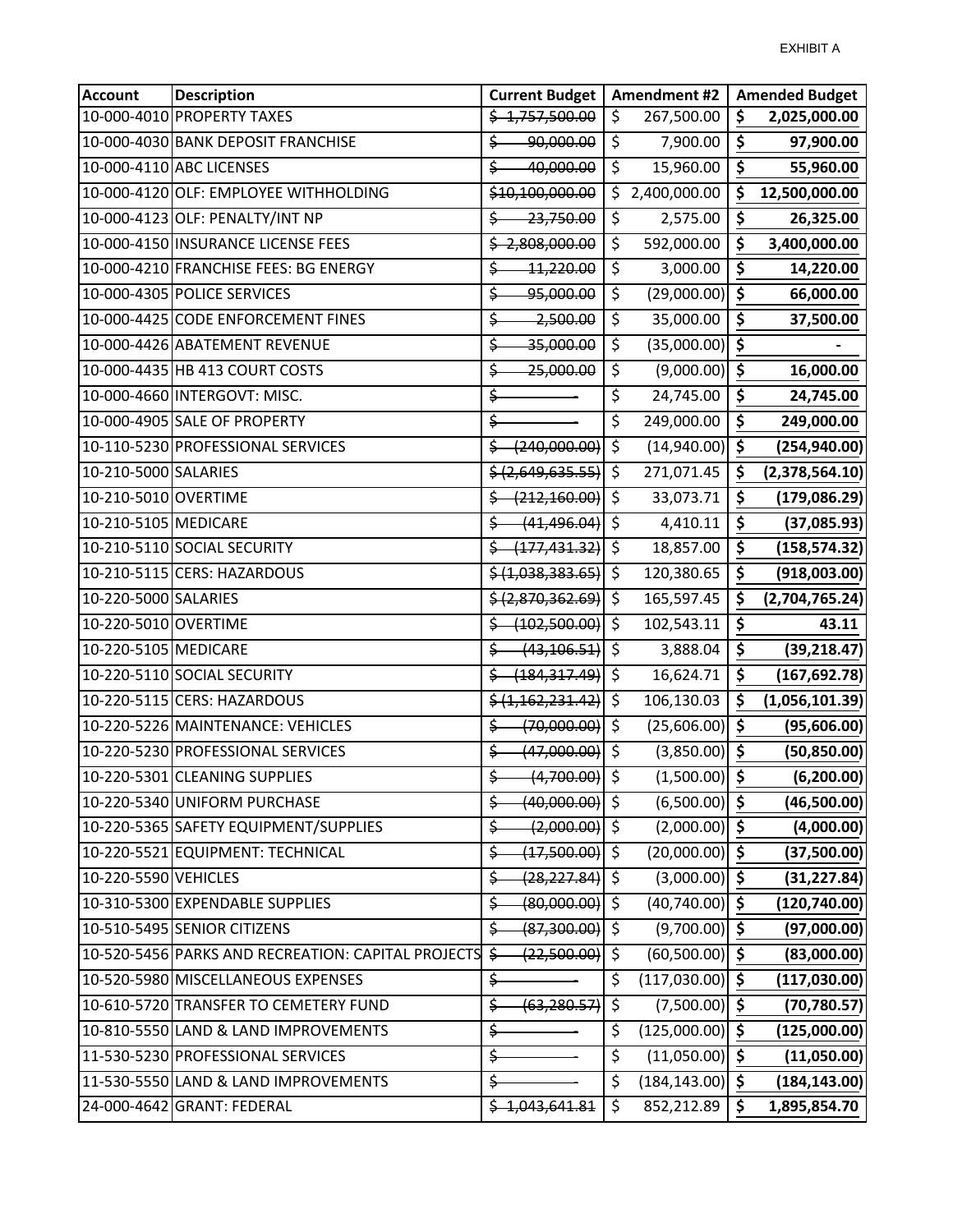| 24-210-5000 SALARIES |                                               | \$ | (34, 245.12)                | -\$ | $(271,071.45)$ \$ |                     | (305, 316.57) |
|----------------------|-----------------------------------------------|----|-----------------------------|-----|-------------------|---------------------|---------------|
| 24-210-5010 OVERTIME |                                               | Ş. | (2,000.00)                  | \$  | $(33,073.71)$ \$  |                     | (35,073.71)   |
| 24-210-5105 MEDICARE |                                               | \$ | (496.55)                    | \$  | (4,410.11)        | $\ddot{\bm{\zeta}}$ | (4,906.66)    |
|                      | 24-210-5110 SOCIAL SECURITY                   | \$ | (2, 123.20)                 | \$  | (18, 857.00)      | \$                  | (20, 980.20)  |
|                      | 24-210-5115 CERS: HAZARDOUS                   | \$ |                             | \$  | (120, 380.65)     | -\$                 | (120, 380.65) |
|                      | 24-210-5521 EQUIPMENT: TECHNICAL              | \$ | (1,991.34)                  | \$  | $(9,636.63)$ \$   |                     | (11,627.97)   |
| 24-220-5000 SALARIES |                                               | \$ |                             | \$  | (165, 597.45)     | -\$                 | (165, 597.45) |
| 24-220-5010 OVERTIME |                                               | \$ |                             | \$  | (102, 543.11)     | \$                  | (102, 543.11) |
| 24-220-5105 MEDICARE |                                               | \$ |                             | \$  | (3,888.04)        |                     | (3,888.04)    |
|                      | 24-220-5110 SOCIAL SECURITY                   | \$ |                             | \$  | (16, 624.71)      | -\$                 | (16, 624.71)  |
|                      | 24-220-5115 CERS: HAZARDOUS                   | \$ |                             | \$  | (106, 130.03)     | \$.                 | (106, 130.03) |
|                      | 32-000-4655 INTERGOVT: COUNTY                 | \$ | 63,280.57                   | \$  | 7,500.00          | \$                  | 70,780.57     |
|                      | 32-000-4730 TRANSFER FROM GENERAL FUND        |    | 63,280.57                   | \$  | 7,500.00          | \$                  | 70,780.57     |
|                      | 32-330-5225 MAINTENANCE: OTHER EQUIPMENT      |    | (10,500.00)                 | \$  | (5,000.00)        | \$                  | (15,500.00)   |
|                      | 32-330-5230 PROFESSIONAL SERVICES             | \$ | <del>(91,280.00)</del>   \$ |     | $(10,000.00)$ \$  |                     | (101, 280.00) |
|                      | 70-000-4890 MISCELLANEOUS INCOME              |    | 348,500.00                  | \$  | (10, 250.00)      | $\ddot{\bm{\zeta}}$ | 338,250.00    |
|                      | 70-510-5565 ROAD CONSTRUCTION & IMRPROVEMENTS |    | <del>(551,730.03)</del> \$  |     | 10,250.00         |                     | (541, 480.03) |
|                      |                                               |    |                             |     |                   |                     |               |